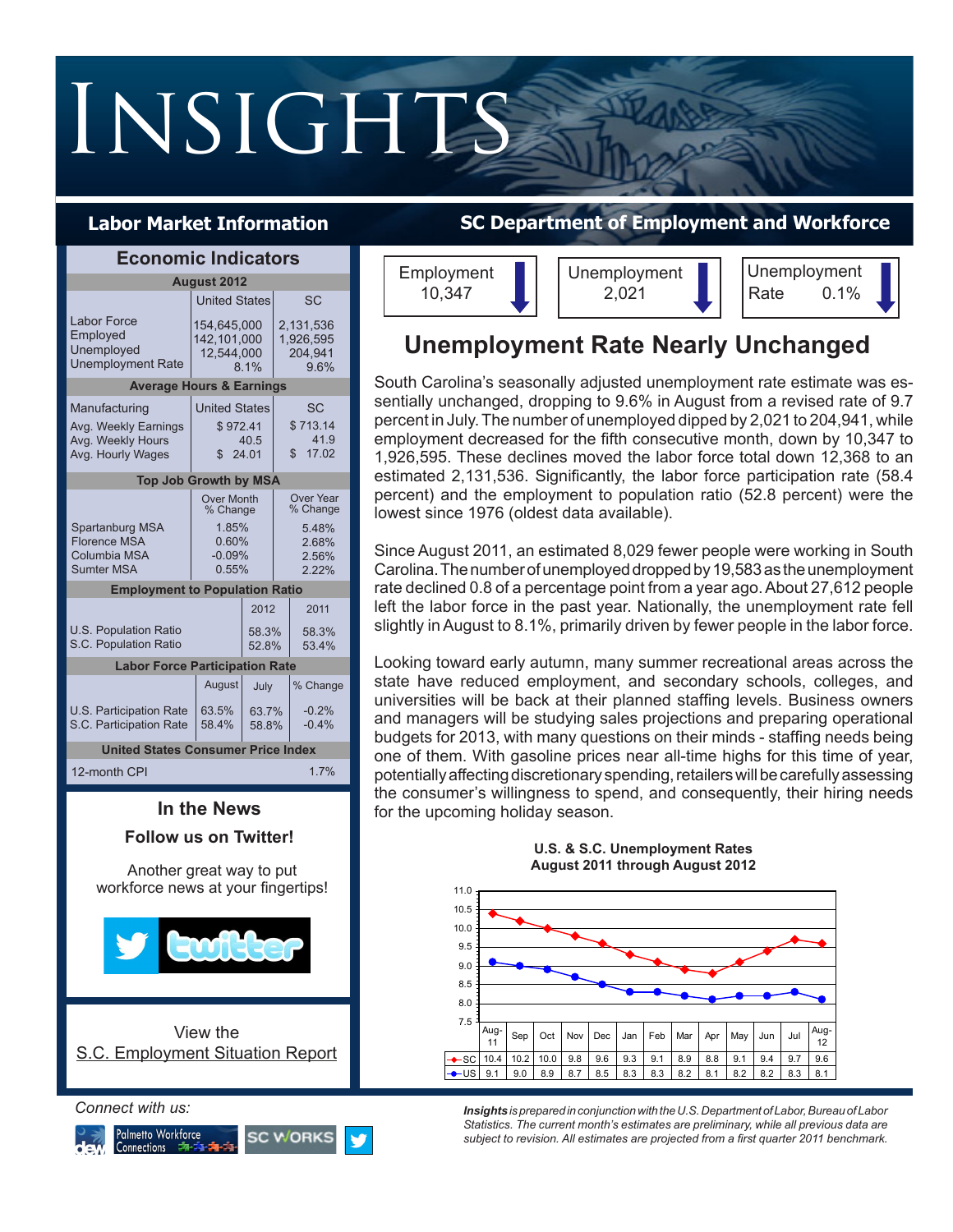## **August Unemployment Rates by County**

| <b>State</b>                     |            |
|----------------------------------|------------|
| <b>Unemployment Rates</b>        |            |
| Nevada                           | 12.1       |
| Rhode Island                     | 10.7       |
| California                       | 10.6       |
| New Jersey                       | 9.9        |
| North Carolina                   | 9.7        |
| <b>South Carolina</b>            | 9.6        |
| Michigan                         | 9.4        |
| Georgia                          | 9.2        |
| <b>Illinois</b>                  | 9.1        |
| Mississippi                      | 9.1        |
| <b>New York</b>                  | 9.1        |
| Connecticut                      | 9.0        |
| Oregon                           | 8.9        |
| D.C.                             | 8.8        |
| Florida                          | 8.8        |
| Washington                       | 8.6        |
| Alabama                          | 8.5        |
| Kentucky                         | 8.5        |
| <b>Tennessee</b>                 | 8.5        |
| Arizona                          | 8.3        |
| Indiana                          | 8.3<br>8.2 |
| Colorado<br><b>United States</b> | 8.1        |
| Pennsylvania                     | 8.1        |
| Alaska                           | 7.8        |
| Maine                            | 7.6        |
| <b>West Virginia</b>             | 7.5        |
| Wisconsin                        | 7.5        |
| Idaho                            | 7.4        |
| Louisiana                        | 7.4        |
| <b>Arkansas</b>                  | 7.3        |
| Missouri                         | 7.2        |
| Ohio                             | 7.2        |
| Maryland                         | 7.1        |
| <b>Texas</b>                     | 7.1        |
| Delaware                         | 6.9        |
| <b>New Mexico</b>                | 6.5        |
| <b>Massachusetts</b>             | 6.3        |
| Montana                          | 6.3        |
| Kansas                           | 6.2        |
| Hawaii                           | 6.1        |
| Minnesota                        | 5.9        |
| Virginia                         | 5.9        |
| Utah                             | 5.8        |
| <b>New Hampshire</b>             | 5.7        |
| Wyoming                          | 5.7        |
| lowa                             | 5.5        |
| Vermont                          | 5.3        |
| Oklahoma                         | 5.1        |
| South Dakota                     | 4.5        |
| Nebraska<br>North Dakota         | 4.0<br>3.0 |
|                                  |            |

Not seasonally adjusted county rate estimates fell in 35 counties across the state. Seven counties recorded increases, with Orangeburg and Calhoun counties experiencing gains of 1.3 and 1.9 percentage points, respectively. Four counties had no change. The unemployment rate for Lexington remained the lowest at 7.2 percent. Marion had the highest in the state with approximately 17.3 percent.

followed with nearly 2,150 finding work. Horry Since last August, 44 counties have seen a decrease in their unemployment rate estimates. Spartanburg had the largest increase in people finding work with an estimated boost of 3,891 as service and manufacturing jobs rose over the year. Richland

saw the largest reduction of people working, with an estimated 6,080 fewer people working than a year ago, mostly due to continued declines in retail trade activity in the Grand Strand area.

| <b>Highest County</b><br><b>Unemployment Rates</b> |       | <b>Lowest County</b><br><b>Unemployment Rates</b> |      |  |
|----------------------------------------------------|-------|---------------------------------------------------|------|--|
| Marion                                             | 17.3% | Charleston                                        | 7.8% |  |
| Allendale                                          | 16.9% | Saluda                                            | 7.7% |  |
| Marlboro                                           | 16.5% | Dorchester                                        | 7.6% |  |
| Bamberg                                            | 16.3% | Greenville                                        | 7.6% |  |
| Orangeburg 15.9%                                   |       | Lexington                                         | 7.2% |  |



## **South Carolina Ranked Sixth of Fifty-one in August**

South Carolina's unemployment rate ranked sixth in the nation for August. State unemployment rates were generally consistent in August. Twenty-six states recorded unemployment rate increases, 12 states and the District of Columbia posted rate decreases, and 12 states had no change.

Forty-two states and the District of Columbia registered unemployment rate decreases from a year earlier, seven states experienced increases, and one had no change. The national jobless rate edged down to 8.1 percent from July, and was 1.0 percentage point lower than in August 2011.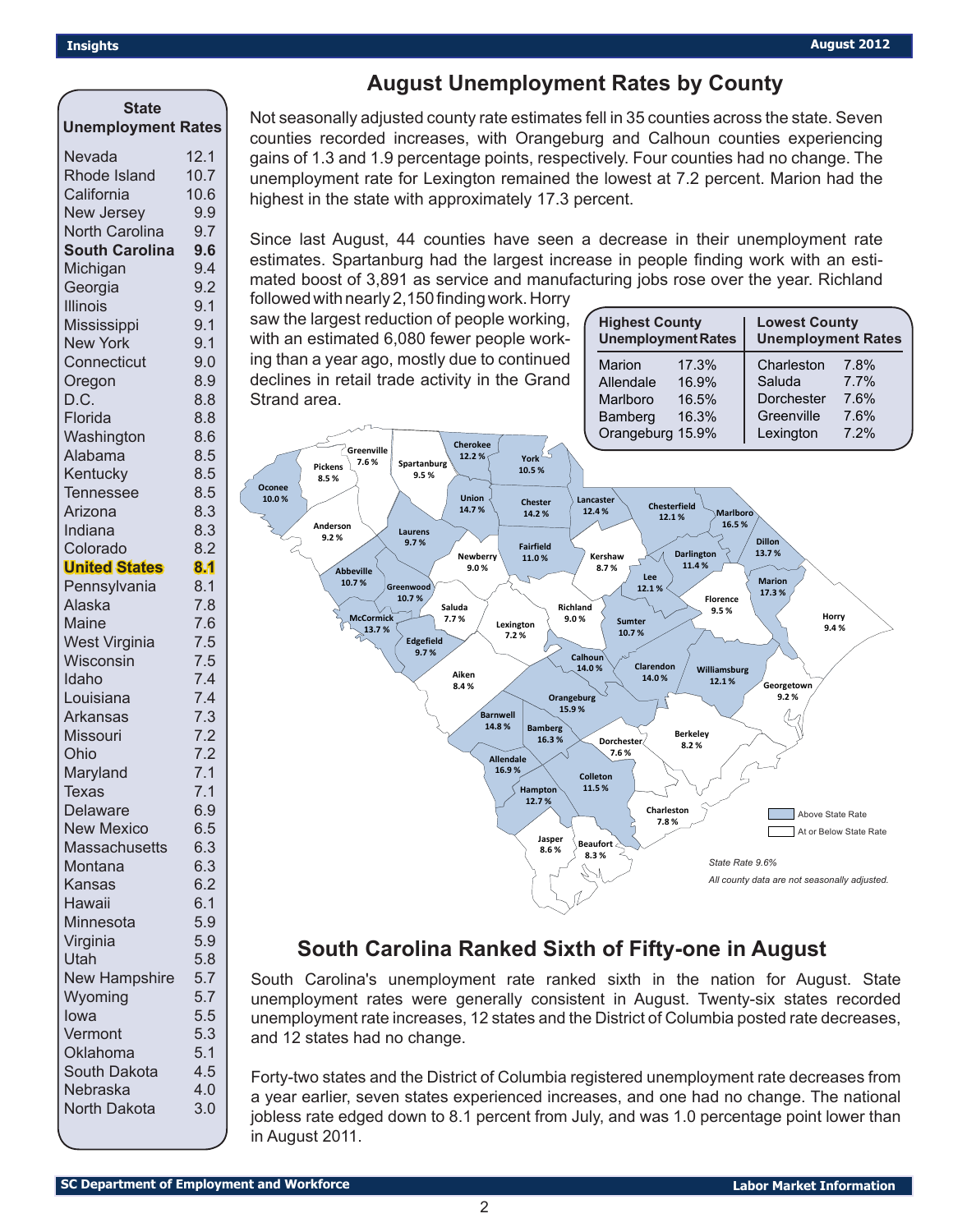## **Employment Changes by County June through August 2012**

| <b>County</b>    | <b>Employment</b> |             |             | <b>Net Change from:</b> |                 |
|------------------|-------------------|-------------|-------------|-------------------------|-----------------|
|                  | Aug<br>2012       | Jul<br>2012 | Jun<br>2012 | Jul-Aug<br>2012         | Jun-Jul<br>2012 |
| Abbeville        | 9,404             | 9,550       | 9,685       | $-146$                  | $-135$          |
| Aiken            | 67,550            | 68,129      | 67,884      | $-579$                  | 245             |
| Allendale        | 2,718             | 2,786       | 2,821       | $-68$                   | $-35$           |
| Anderson         | 73,424            | 74,226      | 75,168      | $-802$                  | $-942$          |
| Bamberg          | 5,217             | 5,308       | 5,362       | $-91$                   | $-54$           |
| <b>Barnwell</b>  | 7,074             | 7,187       | 7,259       | $-113$                  | $-72$           |
| <b>Beaufort</b>  | 58,376            | 59,302      | 60,113      | $-926$                  | $-811$          |
| Berkeley         | 77,678            | 78,738      | 78,484      | $-1,060$                | 254             |
| Calhoun          | 6,006             | 6,087       | 6,068       | $-81$                   | 19              |
| Charleston       | 163,841           | 166,075     | 165,540     | $-2,234$                | 535             |
| Cherokee         | 21,517            | 21,702      | 21,962      | $-185$                  | $-260$          |
| Chester          | 12,321            | 12,372      | 12,530      | $-51$                   | $-158$          |
| Chesterfield     | 16,265            | 16,479      | 16,705      | $-214$                  | $-226$          |
| Clarendon        | 10,539            | 10,737      | 10,871      | $-198$                  | $-134$          |
| Colleton         | 14,941            | 15,229      | 15,402      | $-288$                  | $-173$          |
| Darlington       | 27,545            | 27,767      | 27,998      | $-222$                  | $-231$          |
| <b>Dillon</b>    | 11,216            | 11,411      | 11,532      | $-195$                  | $-121$          |
| Dorchester       | 63,514            | 64,380      | 64,172      | $-866$                  | 208             |
| Edgefield        | 9,932             | 10,017      | 9,981       | $-85$                   | 36              |
| Fairfield        | 9,450             | 9,577       | 9,547       | $-127$                  | 30              |
| Florence         | 56,857            | 57,315      | 57,793      | $-458$                  | $-478$          |
| Georgetown       | 26,661            | 27,242      | 27,507      | $-581$                  | $-265$          |
| Greenville       | 205,367           | 205,337     | 206,785     | 30                      | $-1,448$        |
| Greenwood        | 27,024            | 27,412      | 27,799      | $-388$                  | $-387$          |
| Hampton          | 6,665             | 6,798       | 6,889       | $-133$                  | $-91$           |
| Horry            | 118,061           | 121,617     | 120,292     | $-3,556$                | 1,325           |
| Jasper           | 9,399             | 9,548       | 9,679       | $-149$                  | $-131$          |
| Kershaw          | 26,911            | 27,274      | 27,188      | $-363$                  | 86              |
| Lancaster        | 26,586            | 26,747      | 27,100      | $-161$                  | $-353$          |
| Laurens          | 27,422            | 27,418      | 27,611      | 4                       | $-193$          |
| Lee              | 7,128             | 7,254       | 7,294       | $-126$                  | $-40$           |
| Lexington        | 123,078           | 124,736     | 124,342     | $-1,658$                | 394             |
| <b>Marion</b>    | 9,775             | 9,983       | 10,075      | $-208$                  | $-92$           |
| Marlboro         | 9,459             | 9,587       | 9,699       | $-128$                  | $-112$          |
| <b>McCormick</b> | 2,854             | 2,895       | 2,921       | $-41$                   | $-26$           |
| Newberry         | 16,408            | 16,660      | 16,775      | $-252$                  | $-115$          |
| Oconee           | 27,721            | 28,088      | 28,445      | $-367$                  | $-357$          |
| Orangeburg       | 35,120            | 35,686      | 35,997      | $-566$                  | $-311$          |
| <b>Pickens</b>   | 52,521            | 52,514      | 52,884      | $\overline{7}$          | $-370$          |
| Richland         | 165,390           | 167,618     | 167,089     | $-2,228$                | 529             |
| Saluda           | 8,278             | 8,390       | 8,363       | $-112$                  | 27              |
| Spartanburg      | 121,611           | 120,993     | 121,315     | 618                     | $-322$          |
| Sumter           | 39,418            | 39,734      | 39,968      | $-316$                  | $-234$          |
| Union            | 9,661             | 9,746       | 9,841       | $-85$                   | $-95$           |
| Williamsburg     | 14,014            | 14,306      | 14,462      | $-292$                  | $-156$          |
| York             | 99,043            | 97,940      | 99,265      | 1,103                   | $-1,325$        |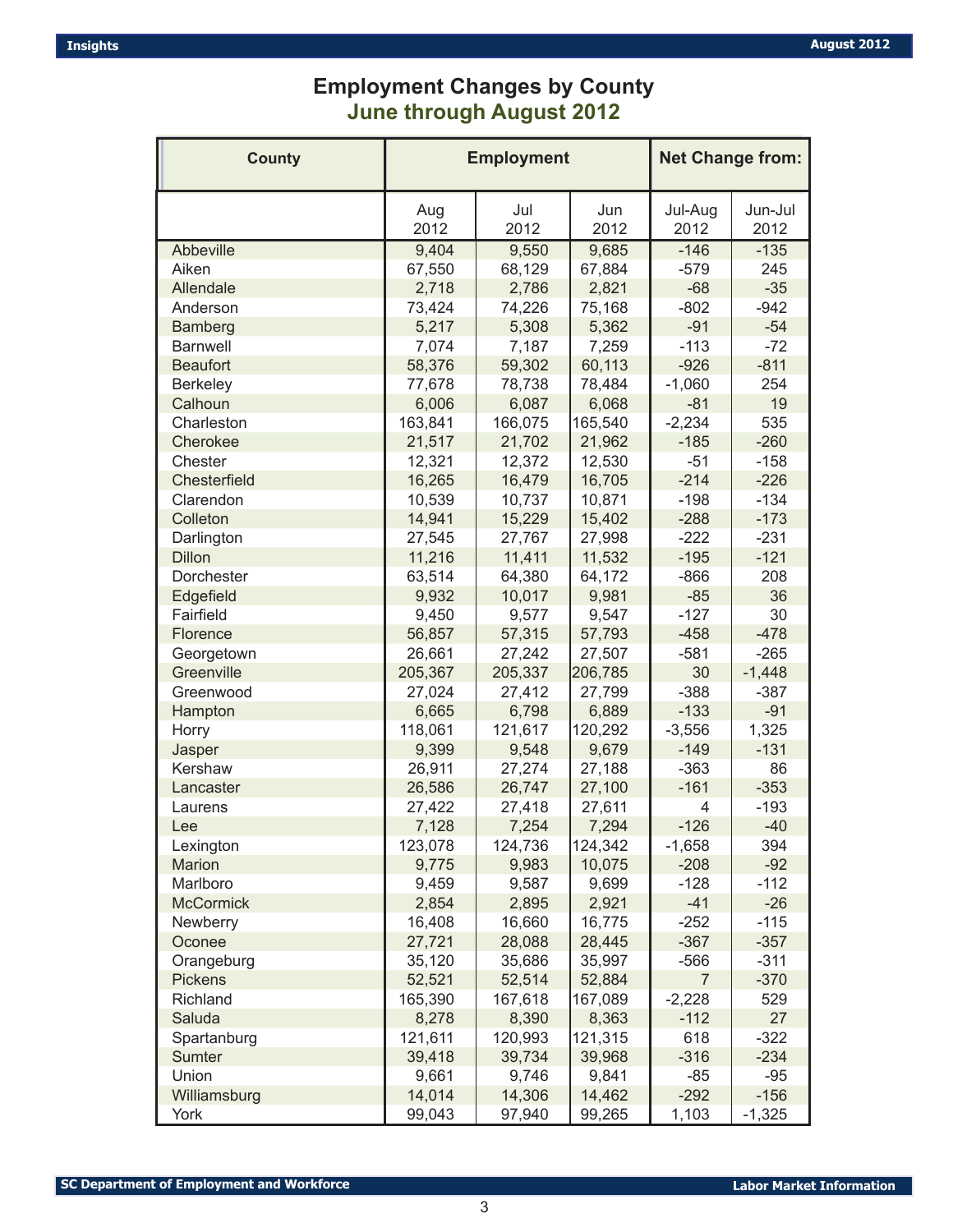## **Unemployment Rates by Workforce Investment Areas (WIAs) August 2012**



| Catawba WIA                 | 11.2%   |
|-----------------------------|---------|
| www.catawbacog.org          |         |
| <b>Greenville WIA</b>       | 7.6%    |
| www.greenvillewib.com       |         |
| <b>Lowcountry WIA</b>       | 9.2%    |
| www.lowcountryworkforce.org |         |
| Lower Savannah WIA          | 11.8%   |
| www.Iswia.org               |         |
| <b>Midlands WIA</b>         | 8.3%    |
| www.midlandsworkforce.org   |         |
| Pee Dee WIA                 | 11.8%   |
| www.peedeewib.org           |         |
| <b>Santee-Lynches WIA</b>   | 10.6%   |
| www.slworkforcedev.org      |         |
| <b>Trident WIA</b>          | 7.9%    |
| www.toscc.org               |         |
| <b>Upper Savannah WIA</b>   | $9.9\%$ |
| www.us1stops.com            |         |
| <b>Upstate WIA</b>          | 10.2%   |
| www.upstatewib.org          |         |
| Waccamaw WIA                | $9.6\%$ |
| www.wrcog.org               |         |
| <b>Worklink WIA</b>         | 9.1%    |
| www.worklinkweb.com         |         |
|                             |         |

**Unemployment Rates by Metropolitan Statistical Areas (MSAs) August 2012**



**9.2%**

**7.9% 8.4% 10.2% 7.9%**

**9.4% 9.5% 10.7%**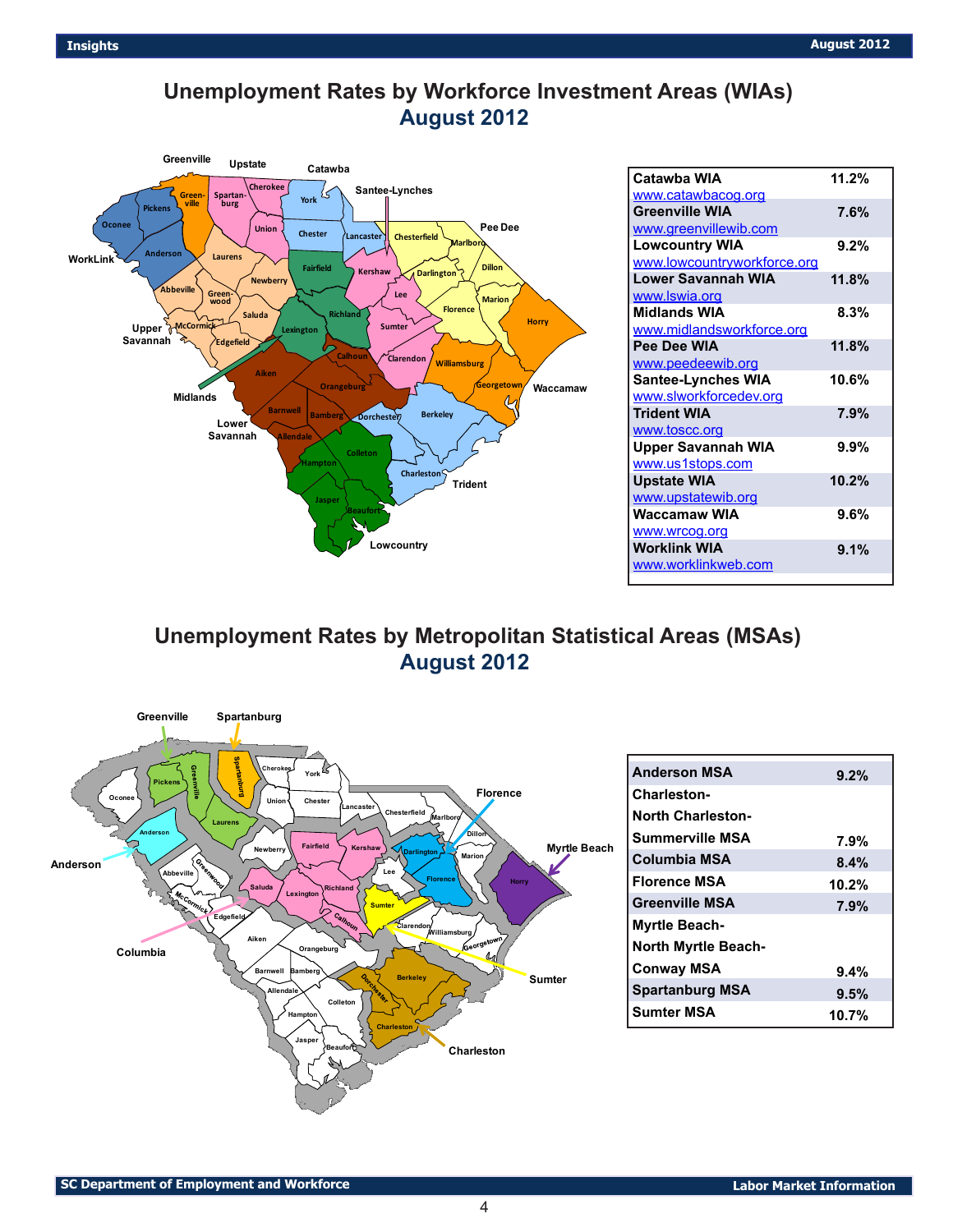## **South Carolina Employment Trends**

Nonfarm payroll jobs (not seasonally adjusted) grew by 2,400 from July to August, with the majority of the increase in Government (2,200), as state and local schools began augmenting staff for the opening day of the school year. Also increasing was the Education and Health Services sector (+1,400) as private schools and ambulatory health care services rebounded in August. Financial Activities had an upturn (+1,100), and there were small gains in Construction (+800) and Information (+800). Trade, Transportation, and Utilities payrolls increased by 300. Employment in Professional and Business Services and Leisure and Hospitality fell -2,000 and -1,600, respectively. Manufacturing declined by 400 jobs. Other Services related employment declined by 200 jobs, while Natural Resources and Mining Activity remained unchanged.

In the past year, nonfarm employment saw an overall increase of 15,000 jobs. Durable Goods Manufacturing, Wholesale Trade, Professional and Business Services, and Transportation and Warehousing continue to lead the path forward. Information gained 1,600 jobs, Financial Activities employment increased (+600), and Other Services jobs (+100) also grew. Government had the largest decline since August 2011, losing -2,000 jobs.

Over the year, the metropolitan statistical areas of Charleston (5,900), Columbia (8,800), Florence (2,200), and Spartanburg (6,300) have experienced growth, as well as Sumter reporting a modest job increase (800).

Anderson was down 900, mainly due to a decline in service-related jobs and Myrtle Beach area jobs have dropped by about 5,000, with retail trade decreases in the coastal area. A reduction in goods-producing jobs in the Greenville area moved that area's total down by 1,700.

The state's average weekly manufacturing hours increased by 0.2 hours since July 2012. Hourly wages fell slightly (-\$0.18). Over the year, hours have dropped by 0.5 hours with wages growing by \$0.39.



## **August Initial Unemployment Claims**

South Carolina's initial claims for August experienced a significant decrease of 5,992 from the previous month, and 2,772 fewer claims than August of last year. Regular Unemployment Insurance (UI) benefits paid had a notable decline of approximately \$8.6 million since last month, and plummeted over \$17.1 million from a year ago. As fewer people were applying for unemployment benefits, the number of unemployment benefits exhaustions, those who have depleted the balance of their regular UI benefits, fell 1,632 since July and 2,230 since last August.



#### **SC Unemployment Activities**

| Total Initial Claims*                     | 20,912         |
|-------------------------------------------|----------------|
| Regular UI Benefits Paid                  | \$20.594.833   |
| UI Benefits Exhausted                     | 3,265          |
| Average Duration Benefits Paid<br>(weeks) | 13.8           |
| <b>Average Weekly Benefits</b><br>Amount  | \$245.26       |
|                                           | * All programs |